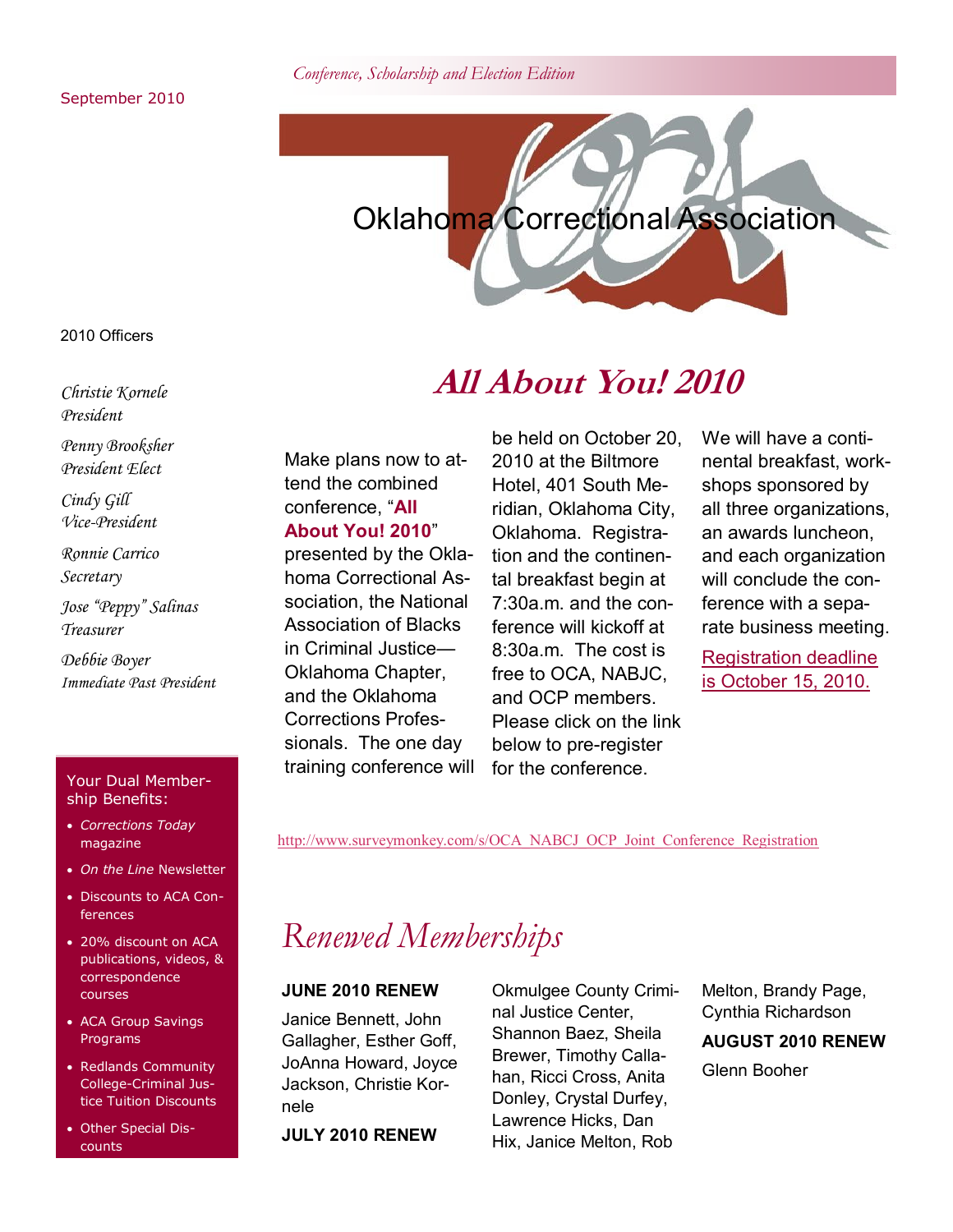

*The Oklahoma Corrections Association's Highest Honor—the Oklahoma Correctional Association Achievement Award*

# *Nominations Sought for OCA's Highest Award*

Nominations are currently sought for the Oklahoma Corrections Association's highest award—the Oklahoma Correctional Association Achievement Award. This award recognizes members' outstanding accomplishments in criminal justice and corrections as well as service to the Oklahoma Correctional Association.

#### **ELIGIBILITY CRITERIA**

- The recipient must be a member of the Oklahoma Correctional Association.
- The recipient must have made an outstanding contribution to the field of juvenile or adult corrections, and/ or criminal justice, and/ or to the Oklahoma Correctional Association.

For further information go to www.myocaonline.org and click on the conference page.

For more information, please contact Lisa Burlingame, Awards and Scholarships Chairperson at 918 -581-2465.

### **OCA Seeks Nominations for the Harjit Sandhu Criminal Justice Scholarship**



OCA members may nomi-

nate one or more persons or themselves according to the criteria listed.

- Nominees must be active OCA members and United States citizens or children of active members. If chosen, a student OCA membership is required.
- Nominees must be pursuing an associate, bachelor, or graduate degree at an accredited college, university,

or technical school.

- Nominees may be a beginning or current student.
- Current OCA officers and scholarship award committee members are excluded annually from any consideration for this award during their terms of office or service

For further information go to www.myocaonline.org and click on the conference page.

For more information, please contact Lisa Burlingame, Awards and Scholarships Chairperson at 918-581-2465.

#### Criminal Justice Scholarship above.

For further information go to www.myocaonline.org and click on the conference page.

For more information, please contact Lisa Burlingame, Awards and Scholarships Chairperson at 918-581-2465.



### **OCA Seeks Nominations for the Leon Dwight Russell Scholarship**

This \$500 award is presented in memory of the late Leon Dwight Russell to commemorate his contributions to corrections photography. Through the use of his camera, Mr. Russell captured the face of corrections giving Oklahoma a

tangible, recorded history. Applicants must be enrolled in an art medium program or course work and demonstrate how it can be applied in the criminal justice field.

NOMINATION/ELIGIBILITY

Same as Harjit Sandhu